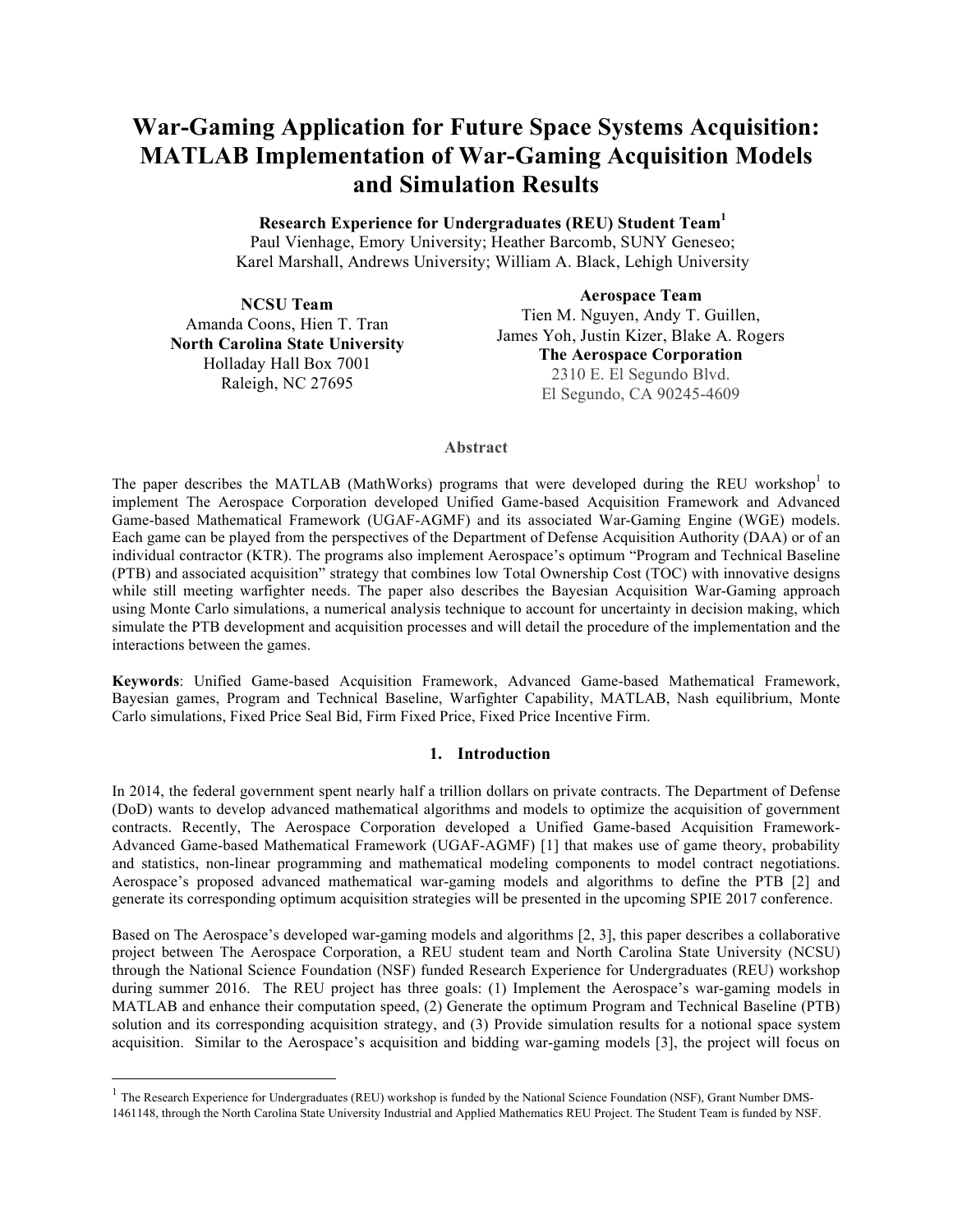Fixed Price Seal Bid (FPSB)/Firm Fixed Price (FFP) and Fixed-Price Incentive Firm (FPIF) contract types and games that can be played from the perspectives of the DoD or of a contractor. The simulation results show that the acquisition strategy using the proposed Nash Equilibrium strategy converges to optimum contractor's bidding values, which simultaneously increases government savings and contractor profit in all bidding games.

The paper is organized as follows: (1) Section 2 describes the simulation approach employed by the REU student team; (2) Section 3 describes an overview of the Program and Technical Baseline (PTB) war-gaming models and the MATLAB implementation of these models; (3) Section 4 presents an overview of the acquisition and bidding wargaming models and the MATLAB implementation of these models; (4) Section 5 presents the simulation results; and (5) Section 6 provides the conclusion of the paper.

## **2. Simulation Approach**

The team used the following procedure to simulate the acquisition process:

- Step 1: Define a domain for inputs. For our purposes, this translates to the government (or the DoD Acquisition Authority (DAA)) providing a range of possible costs for the proposed project.
- Step 2: Generate inputs—"actual cost" values—randomly based on the uniform or triangle distribution.
- Step 3: Perform a deterministic computation on the inputs. With the actual cost, we use the concept of Nash equilibrium discussed in [1-2] to derive a formula to obtain each contractor's optimum bid.
- Step 4: Aggregate the results by repeating Steps 2 and 3 for a set number of runs to test the stability of the simulated results. The results are then averaged and evaluated.
- Interactions between Games Once the PTB game determines the risk of the chosen solution set, this information becomes the contract type that makes up the structure of the Acquisition-Bidding games through the mapping rule shown in Fig 1 below.

| Requirements Classifications, Advanced Acquisition Strategy Mapping,<br><b>PTB Solution Classification and PTB Risk Assessment</b> |                                                                                                                                                                      |                    |                    |                                               |                                           |                                                    |                                 |  |  |
|------------------------------------------------------------------------------------------------------------------------------------|----------------------------------------------------------------------------------------------------------------------------------------------------------------------|--------------------|--------------------|-----------------------------------------------|-------------------------------------------|----------------------------------------------------|---------------------------------|--|--|
| Requirement<br><b>Type</b>                                                                                                         | <b>Requirement Type</b>                                                                                                                                              | <b>Market</b>      | <b>Technology</b>  | Advanced                                      | <b>PTB Solution Type</b>                  | <b>PTB Risk Assessment</b>                         |                                 |  |  |
|                                                                                                                                    | <b>Description</b>                                                                                                                                                   | <b>Uncertainty</b> | <b>Uncertainty</b> | <b>Acquisition Strategy</b><br><b>Mapping</b> | <b>Classification</b>                     | <b>Technical &amp;</b><br><b>Performance Risks</b> | Cost &<br><b>Schedule Risks</b> |  |  |
| Type 1                                                                                                                             | Firmed and fixed requirements<br>with known Technology Enablers                                                                                                      | Low                | Low                | Enhancement Launch:<br>FFP, FPEPA             | PTB Type 1 Solution:<br>Conservative      | Low                                                | Low                             |  |  |
| Type 2                                                                                                                             | Well-defined requirements with<br>some uncertainties on technology<br>enabler and market                                                                             | Low                | <b>Medium</b>      |                                               |                                           | Low                                                | <b>Medium</b>                   |  |  |
|                                                                                                                                    |                                                                                                                                                                      | <b>Medium</b>      | Low                | Platform Launch:<br>FPIF, FPAF                | PTB Type 2 Solution:<br>Innovative        | <b>Medium</b>                                      | Low                             |  |  |
|                                                                                                                                    |                                                                                                                                                                      | <b>Medium</b>      | <b>Medium</b>      |                                               |                                           | <b>Medium</b>                                      | <b>Medium</b>                   |  |  |
| Type 3                                                                                                                             | Requirements are somewhat<br>known with some market<br>uncertainty but can not identify<br>the exact technology enablers                                             | Medium             | High               | Positioning Option: CPIF                      | PTB Type 3 Solution:<br>More Innovative   | High                                               | <b>Medium</b>                   |  |  |
| Type 4                                                                                                                             | Requirements are somewhat<br>known with some technology<br>uncertainty but can not identify<br>the exact company (or companies)<br>to provide the technology enabler | High               | <b>Medium</b>      | Scouting Option:<br>CPAF, CPIF                | PTB Type 4 Solution:<br>Less Conservative | <b>Medium</b>                                      | High                            |  |  |
| Type 5                                                                                                                             | Unknown Requirements with<br>unkhown technology enable and<br>market                                                                                                 | High               | High               | <b>Stepping Stone Option:</b><br>CPAF, CPFF   | PTB Type 5 Solution:<br>Most Innovative   | High                                               | High                            |  |  |

**Figure 1**. Mapping Rules for Identifying Acquisition Strategy and Corresponding Risks Associated with Requirement Type and PTB Solution Type

# **3. Overview of Program and Technical Baseline (PTB) War-Gaming Models and MATLAB Implementation**

The following steps outline the MATLAB implementation process for the PTB War-Gaming Engines (PTB-WGEs):

• Inputs: Market Survey results, Architectural Solution (ARCS) sets, Payoff-and-Cost Function evaluation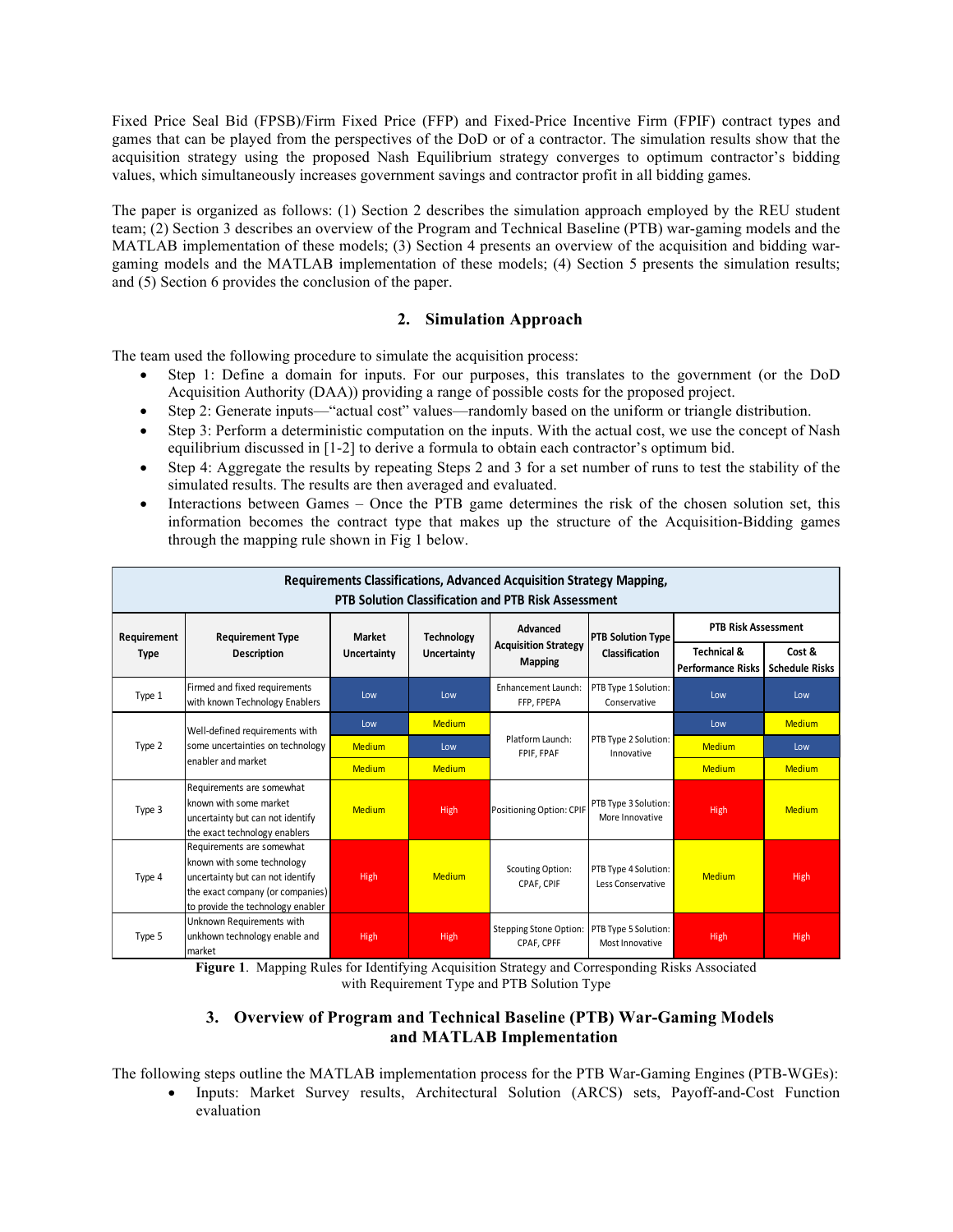- What it does: Selects the best ARCS and determines its PTB Solution Type
- Outputs: Optimum PTB solution and associated risks including market uncertainty, technology uncertainty, technical and performance, and cost and schedule risks

The following subsections provide an overview of both the contractor and government (DAA) WGEs, i.e., KTR-PWGE and DAA-PWGE, respectively. Some important terminologies associated with the PTB-WGEs are:

- Capability: also known as a "Warfighter Capability," is a general need that should be fulfilled by a successful technological solution, e.g. the ability to manage satellite trajectories
- Technology Enabler (TE): a specific technology solution that either meets a capability alone or in combination with other technology enablers, e.g. a telemetry communications system
- Architectural Solution Set (ARCS): the solution set made up of different technology enablers that meets all relevant capabilities

#### **3.a. Contractor PTB WGE (KTR-PWGE)**

In this game, the government simulates the games using contractors' perspective. Market survey data and contractor's past performance are used to characterize the contractors' bidding behaviors and the player imports the data for each contractor separately. The evaluated risks are weighted based on the technology enabler priority and the reported technology and market risks using a uniform distribution. Based on a weighting function, each contractor's optimal PTB solution type is outputted for use in the acquisition game engine (KTR-AWGE) described in [2]. Fig 2 describes a proposed template for the market survey to characterize the contractor's behavior [2].

| <b>Desired</b><br><b>Capabilities to</b> | <b>Technology Enabler</b><br>(TE) |        | <b>Proposed Template for Market Survey</b> |  |  |  |                                                             |  |  |  |  |
|------------------------------------------|-----------------------------------|--------|--------------------------------------------|--|--|--|-------------------------------------------------------------|--|--|--|--|
| Meet                                     |                                   |        | <b>Technology Assessment</b>               |  |  |  | <b>Market Assessment</b>                                    |  |  |  |  |
| Warfighter<br><b>Needs</b>               | TE No.                            | Weight |                                            |  |  |  | KTR #1 KTR #2 KTR #3 KTR #4  KTR #1  KTR #2  KTR #3  KTR #4 |  |  |  |  |
|                                          | $TE-A-1$                          | $W_1$  | Low<br><b>Risk</b>                         |  |  |  | Low<br><b>Risk</b>                                          |  |  |  |  |
| Capability #A                            | $TE-A-2$                          | $W_2$  | Low<br><b>Risk</b>                         |  |  |  | Low<br><b>Risk</b>                                          |  |  |  |  |
|                                          | $TE-A-3$                          | $W_3$  | Medium<br><b>Risk</b>                      |  |  |  | Medium<br><b>Risk</b>                                       |  |  |  |  |
|                                          | $TE-B-1$                          | $W_4$  | Low<br><b>Risk</b>                         |  |  |  | Low<br><b>Risk</b>                                          |  |  |  |  |
| Capability #B                            | $TE-B-2$                          | $W_5$  | High<br><b>Risk</b>                        |  |  |  | High<br><b>Risk</b>                                         |  |  |  |  |
|                                          | $TE-C-1$                          | $W_6$  | High<br><b>Risk</b>                        |  |  |  | High<br><b>Risk</b>                                         |  |  |  |  |
|                                          | $TE-C-2$                          | $W_7$  | Medium<br><b>Risk</b>                      |  |  |  | Medium<br><b>Risk</b>                                       |  |  |  |  |
| Capability #C                            | $TE-C-3$                          | $W_8$  | Low<br><b>Risk</b>                         |  |  |  | Low<br><b>Risk</b>                                          |  |  |  |  |
|                                          | $TE-C-4$                          | $W_9$  | Low<br><b>Risk</b>                         |  |  |  | Low<br><b>Risk</b>                                          |  |  |  |  |

**Figure 2.** Proposed Template for Market Survey

The weights shown in Fig. 2 must satisfy the following condition [2]:

$$
P_j^k = \sum\nolimits_{i = 1}^L {{P_{i,j}^k}} = \sum\nolimits_{i = 1}^L {\prod_{l = 1}^L {{W_l}.\textit{PrTE}_{i,j,l}^k}} = 1
$$

Eqn. 1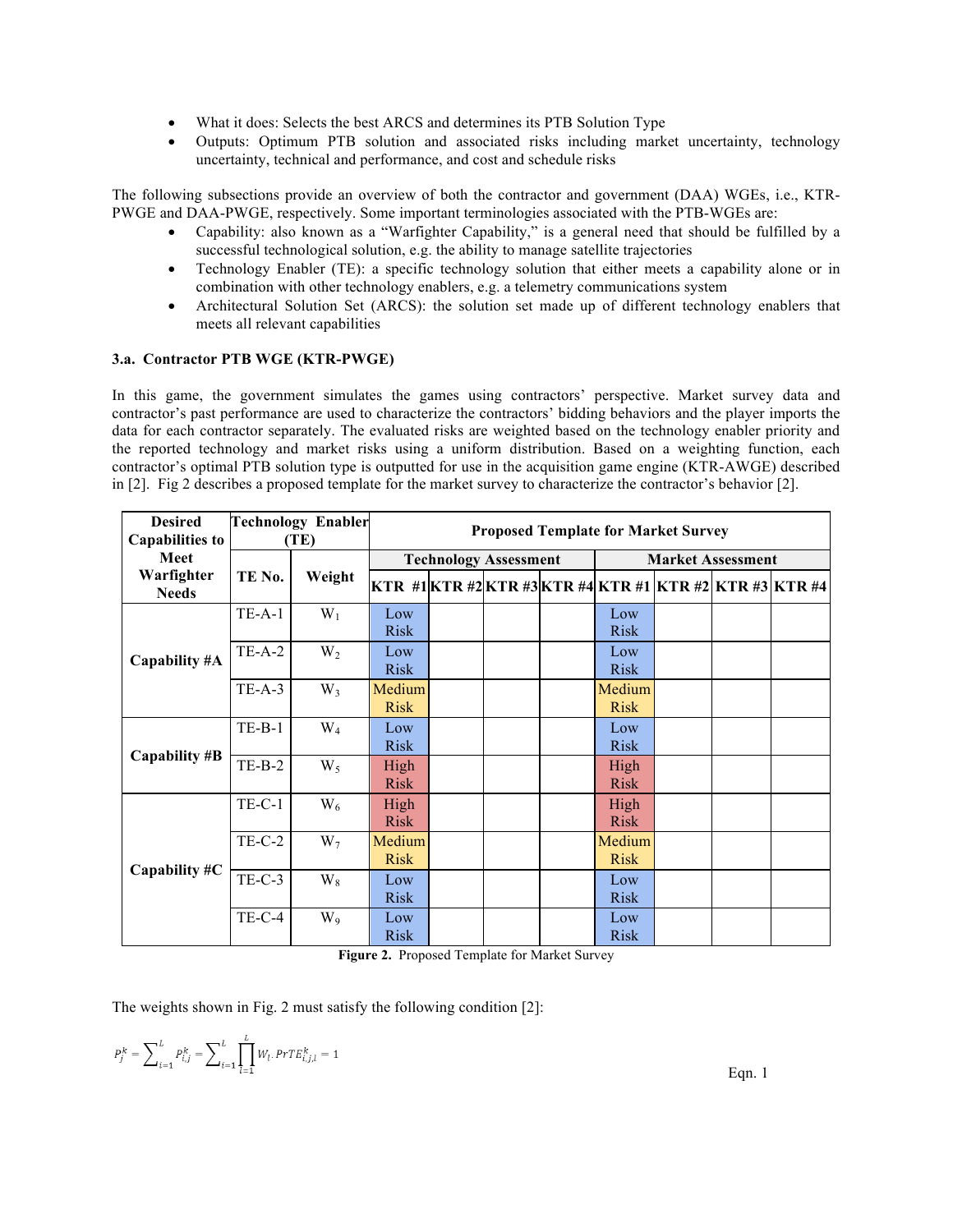Here,  $P_j^k$  is the "Belief function" assigned for the k<sup>th</sup> contractor, which is defined as "the probability of selecting a PTB solution type "j" given an architecture solution "i", where  $i = 1, 2, 3, \ldots, L$  [2].

## **3.b. Government PTB WGE (DAA-PWGE)**

In this game, the DoD Acquisition Authority (DAA) simulates the games from the government's perspective. Similar to the KTR-PWGE, the contractors' past performance and the player imports the market survey data on each contractor simultaneously. In a Pure Game, the DAA is more certain about their risk assessments on each contractor and no weighting function is needed. Fig. 3 describes notional market survey results for "Pure" games. In a Mixed Game, DAA is more uncertain of their risk assessments on each contractor and a "Belief" function is needed. Note that the Technology Enablers (TEs) can be weighted based on their priority and by using the uniform distribution. Fig. 4 describes notional market survey results for "Mixed" games.

Just like the contractor PTB game, the overall optimal PTB solution with its associated Solution Type, risks and contract type are outputted for use in the acquisition game engine (DAA-AWGE).

| <b>Desired</b><br><b>Capabilities</b> | (TE)     |                      | Technology Enabler Notional Data Obtained From Market Survey: Complete and Perfect<br><b>Information - Pure Game Template</b> |                     |                                                                               |                     |                          |                     |                     |                     |  |
|---------------------------------------|----------|----------------------|-------------------------------------------------------------------------------------------------------------------------------|---------------------|-------------------------------------------------------------------------------|---------------------|--------------------------|---------------------|---------------------|---------------------|--|
| to Meet                               | TE No.   | Weight<br>(Optional) |                                                                                                                               |                     | <b>Technology Assessment</b>                                                  |                     | <b>Market Assessment</b> |                     |                     |                     |  |
| Warfighter<br><b>Needs</b>            |          |                      |                                                                                                                               |                     | Supplier Supplier Supplier Supplier Supplier Supplier Supplier Supplier       |                     |                          |                     |                     |                     |  |
|                                       |          |                      | #1                                                                                                                            | #2                  | #3                                                                            | #4                  | #1                       | #2                  | #3                  | #4                  |  |
|                                       | $TE-A-1$ | 1/9                  |                                                                                                                               |                     |                                                                               |                     |                          |                     |                     |                     |  |
|                                       |          |                      |                                                                                                                               |                     | No Risk   No Risk   No Risk   No Risk   No Risk   No Risk   No Risk   No Risk |                     |                          |                     |                     |                     |  |
| Capability<br>#A                      | $TE-A-2$ | 1/9                  | No Risk                                                                                                                       | High<br><b>Risk</b> | No Risk                                                                       |                     | No Risk No Risk          | High<br><b>Risk</b> | No Risk No Risk     |                     |  |
|                                       | $TE-A-3$ | 1/9                  | High<br><b>Risk</b>                                                                                                           | No Risk             | High<br><b>Risk</b>                                                           | High<br><b>Risk</b> | High<br><b>Risk</b>      | No Risk             | High<br><b>Risk</b> | High<br><b>Risk</b> |  |
| Capability<br>$\#B$                   | $TE-B-1$ | 1/9                  | No Risk                                                                                                                       | No Risk             | High<br><b>Risk</b>                                                           | High<br><b>Risk</b> |                          | No Risk No Risk     | High<br><b>Risk</b> | High<br><b>Risk</b> |  |
|                                       | $TE-B-2$ | 1/9                  | High<br><b>Risk</b>                                                                                                           | High<br><b>Risk</b> | No Risk                                                                       | No Risk             | High<br><b>Risk</b>      | High<br><b>Risk</b> | No Risk             | No Risk             |  |
| Capability<br>#C                      | $TE-C-1$ | 1/9                  | No Risk                                                                                                                       | No Risk             | No Risk                                                                       | High<br><b>Risk</b> | No Risk                  |                     | No Risk No Risk     | High<br><b>Risk</b> |  |
|                                       | $TE-C-2$ | 1/9                  | No Risk                                                                                                                       | High<br><b>Risk</b> | High<br><b>Risk</b>                                                           |                     | No Risk No Risk          | High<br><b>Risk</b> | High<br><b>Risk</b> | No Risk             |  |
|                                       | $TE-C-3$ | 1/9                  | High<br><b>Risk</b>                                                                                                           | High<br><b>Risk</b> | No Risk                                                                       | No Risk             | High<br><b>Risk</b>      | High<br><b>Risk</b> |                     | No Risk No Risk     |  |
|                                       | $TE-C-4$ | 1/9                  | High<br><b>Risk</b>                                                                                                           | No Risk             | High<br><b>Risk</b>                                                           | High<br><b>Risk</b> | High<br><b>Risk</b>      | No Risk             | High<br><b>Risk</b> | High<br><b>Risk</b> |  |

**Figure 3.** Notional Market Survey Results for Pure Games

| <b>Desired</b><br><b>Capabilities</b> | <b>Technology Enabler</b><br>TE) |        | <b>Notional Data Obtained From Market Survey: Complete and</b><br><b>Imperfect Information - Mixed Game Template</b> |                                                                         |             |                 |                          |             |             |             |  |
|---------------------------------------|----------------------------------|--------|----------------------------------------------------------------------------------------------------------------------|-------------------------------------------------------------------------|-------------|-----------------|--------------------------|-------------|-------------|-------------|--|
| to Meet                               |                                  |        | <b>Technology Assessment</b>                                                                                         |                                                                         |             |                 | <b>Market Assessment</b> |             |             |             |  |
| Warfighter                            | TE No.                           | Weight |                                                                                                                      | Supplier Supplier Supplier Supplier Supplier Supplier Supplier Supplier |             |                 |                          |             |             |             |  |
| <b>Needs</b>                          |                                  |        | #1                                                                                                                   | #2                                                                      | #3          | #4              | #1                       | #2          | #3          | #4          |  |
| Capability #A                         | $TE-A-1$                         | $W_1$  | Low                                                                                                                  | High                                                                    | Low         | L <sub>ow</sub> | Low                      | High        | Low         | Low         |  |
|                                       |                                  |        | <b>Risk</b>                                                                                                          | <b>Risk</b>                                                             | <b>Risk</b> | <b>Risk</b>     | <b>Risk</b>              | <b>Risk</b> | <b>Risk</b> | <b>Risk</b> |  |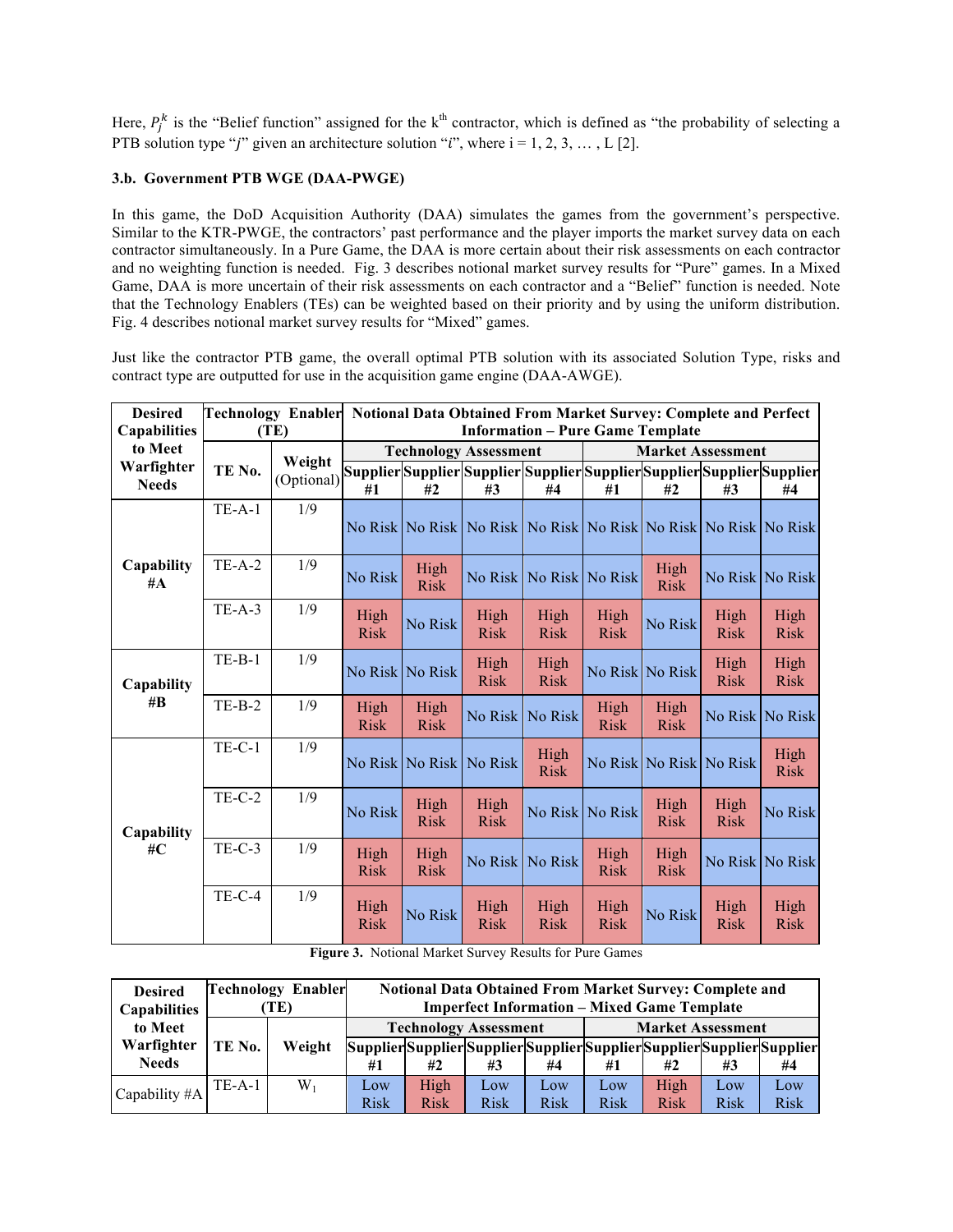|               | $TE-A-2$      | $W_2$          | Low         | Low           | High        | Medium        | Low         | Low           | High        | Low           |
|---------------|---------------|----------------|-------------|---------------|-------------|---------------|-------------|---------------|-------------|---------------|
|               |               |                | <b>Risk</b> | <b>Risk</b>   | <b>Risk</b> | <b>Risk</b>   | <b>Risk</b> | <b>Risk</b>   | <b>Risk</b> | <b>Risk</b>   |
|               | $TE-A-3$      | $W_3$          | Medium      | Low           | Low         | High          | Medium      | Low           | Low         | High          |
|               |               |                | <b>Risk</b> | <b>Risk</b>   | <b>Risk</b> | <b>Risk</b>   | <b>Risk</b> | <b>Risk</b>   | <b>Risk</b> | <b>Risk</b>   |
|               | $TE-B-1$      | $\rm W_4$      | Low         | Low           |             | Medium Medium | Low         | Low           |             | Medium Medium |
|               |               |                | <b>Risk</b> | <b>Risk</b>   | <b>Risk</b> | <b>Risk</b>   | <b>Risk</b> | <b>Risk</b>   | <b>Risk</b> | <b>Risk</b>   |
| Capability #B | $TE-B-2$      | $W_5$          | High        | Medium        | Low         | Medium        | High        | Medium        | Low         | Medium        |
|               |               |                | <b>Risk</b> | <b>Risk</b>   | <b>Risk</b> | <b>Risk</b>   | <b>Risk</b> | <b>Risk</b>   | <b>Risk</b> | <b>Risk</b>   |
|               | $TE-C-1$      | $W_6$          | High        | High          |             | Medium Medium | High        | High          |             | Medium Medium |
|               |               |                | <b>Risk</b> | <b>Risk</b>   | <b>Risk</b> | <b>Risk</b>   | <b>Risk</b> | <b>Risk</b>   | <b>Risk</b> | <b>Risk</b>   |
|               | <b>TE-C-2</b> | $W_7$          |             | Medium Medium | High        | Low           |             | Medium Medium | High        | Low           |
| Capability #C |               |                | <b>Risk</b> | <b>Risk</b>   | <b>Risk</b> | <b>Risk</b>   | <b>Risk</b> | <b>Risk</b>   | <b>Risk</b> | <b>Risk</b>   |
|               | $TE-C-3$      | $W_8$          | Low         | High          | High        | High          | Low         | High          | High        | High          |
|               |               |                | <b>Risk</b> | <b>Risk</b>   | <b>Risk</b> | <b>Risk</b>   | <b>Risk</b> | <b>Risk</b>   | <b>Risk</b> | <b>Risk</b>   |
|               | $TE-C-4$      | W <sub>9</sub> | Low         | Low           |             | Medium Medium | Low         | Low           |             | Medium Medium |
|               |               |                | <b>Risk</b> | <b>Risk</b>   | <b>Risk</b> | <b>Risk</b>   | <b>Risk</b> | <b>Risk</b>   | <b>Risk</b> | <b>Risk</b>   |

**Figure 4.** Notional Market Survey Results for Mixed Game

# **4. Overview of Acquisition and Bidding War-Gaming Models and MATLAB Implementation**

The following steps outline the MATLAB implementation process for the Acquisition-Bidding War-Gaming Engines (AB-WGEs):

- Input: Program and Technical Baseline Solution Type, Cost Distribution, Corresponding Contract Type
- What it does:
	- o KTR-AWGE selects a bidding strategy to maximize contractor profit.
	- o DAA-AWGE selects a target price and related contract parameters that provide the maximum government savings
- Output: Optimal bid, Government Payoff, Contractor Payoff

The following subsections provide an overview of the contractor and government (DAA) Acquisition-Bidding WGEs. Some important terminologies associated with the AB-WGEs are:

- Nash Equilibrium: a stable solution to game theoretic problem involving multiple players in which no individual player can improve their payoff by a unilateral change in behavior
- Non-Cooperative and Incomplete Information Game: each contractor is unaware of the bidding strategy of competitors. Assumed for all contractor games
- Payoff Function: the function used to evaluate the desirable given outcome (bid) for a given player

## **4.a. Contractor Bidding WGE (KTR-AWGE)**

Similar to the KTR-PWGE, the government simulates the bidding games using the contactors' perspective. The following description summarizes the implementation of the KTR-AWGE MATLAB model [3]:

- Input: Contractor PTB solution type and associated contract type, contractor risk assessment results from KTR-PWGE MATLAB model, cost estimates and cost distribution
- Model: Selects a bidding strategy that provides the maximum contractor profit
- Output: Bidding strategy and contractor payoff

## **4.b. Government Acquisition WGE (DAA-AWGE)**

Similar to the DAA-PWGE, the government simulates the games using the DAA's perspective. The following description summarizes the DAA-AWGE MATLAB model [3]:

- Input: Government PTB solution type and associated contract type, government risk assessment results from DAA-PWGE MATLAB model, cost estimates and cost distribution
- Model: Selects a target price that provides the maximum government savings with "increased competition" or "increased number of bidders"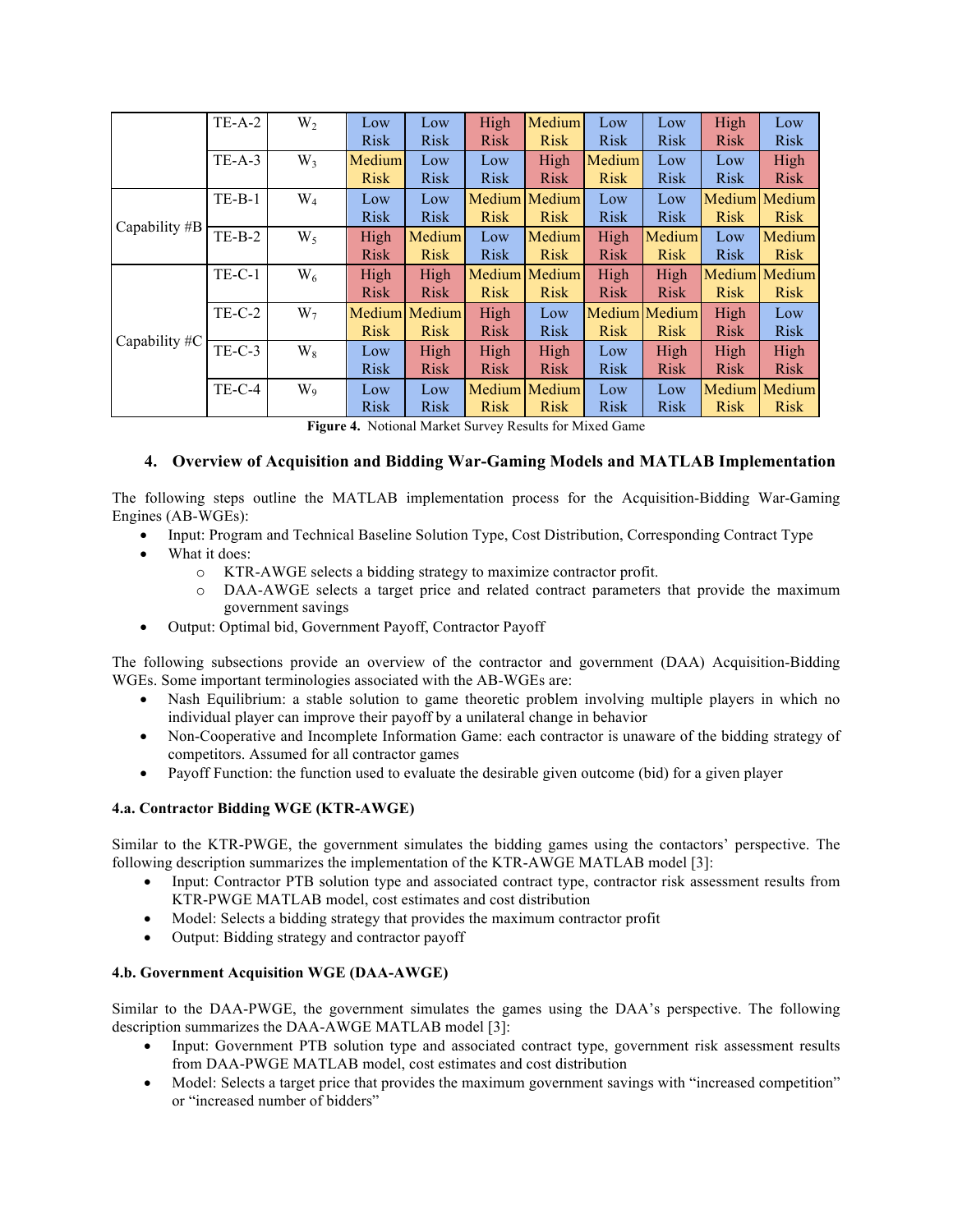• Output: Government payoff, number of bidders, optimum acquisition strategy including contract type, incentives, target price, sharing ratios, and savings.

#### **4.c. Acquisition under Fixed Price Seal Bid/Firm Fixed Price (FPSB/FFP)**

These contract types are used when the government's requirements are specific and well defined with low risks (PTB Solution Type 1) and provide contractors a single, non-negotiable price. All of the risk becomes the responsibility of the contractor which provides the maximum incentive for the contractors to control costs. The lowest bidder wins the contract. For optimum bidders, the optimum bid using the Nash equilibrium strategy has been derived in [3] and given below:

$$
b^{opt}(c_j) = \underbrace{c_j + \frac{C_{max} - c_j}{n}}_{\text{Cost}} \text{Profit}} \text{ for } j = 1, 2, \dots, n
$$
Eqn. 2

Under this contract type, the non-optimal bidders select their bids based on an assigned percentage of cost. The simulation selects this percentage randomly within the range of expected profit indicated by industry.

#### **4.d. Acquisition under Fixed Price Incentive Firm (FPIF)**

The FPIF contract provides the government more flexibility to adjust the contractor's profits based on where the actual cost of project falls with respect to the government's target cost. A contractor can get more profit when the actual cost falls below the target cost and vice versa. The DAA chooses this contract type when the government's requirements have moderate technology and market uncertainty [2-3]. The games minimize the government payoff and maximize the contractor profit based on an objective function, giving it the name the "Min-Max" game [3]. The Pay-Off Functions (PCF) are defined as [3]:

Government Pay-off/Cost Function (PCF<sub>Gov</sub>) or Government's Cost Saving (affordability) is defined as:

 $PCF_{Gov} = (1 - SR_{C_i}(\%))(T_c - A_{C_i}) - A_{C_i} - PCF_{KTR_i}; i = 1, 2, ... n$ Where  $PCF_{KTR_i}$  is the i<sup>th</sup> KTR profit given by:  $PCF_{KTR_i} = (T_{p_i} - T_c) + SR_{C_i}(\%)$ .  $(T_c - A_{C_i})$ ;  $i = 1, 2, ... n$ 

Equation 4, given below, defines the objective function for the FPIF contract [3]:

$$
\begin{array}{l}\n\text{Max } \{F_i : F_i = \left( PCF_{Gov} - PCF_{Gov}^0 \right) . \left( PCF_{KTR_i} - PCF_{KTR_i}^0 \right) ; i = 1, 2, \dots n \} \\
\text{Or:} \\
\text{Max } \{F_i : F_i = \left( (1 - SR_{C_i}(\%) ) . \left( T_c - A_{C_i} \right) - A_{C_i} - PCF_{KTR_i} - PCF_{Gov}^0 \right) . \right) \\
\text{Vi } \left\{ \begin{array}{c}\n\text{Cov}(F_{KTR_i} - PCF_{KTR_i}^0) ; i = 1, 2, \dots n \\
\text{Cov}(F_{KTR_i} - PCF_{KTR_i}^0) ; i = 1, 2, \dots n\n\end{array} \right\}\n\end{array}
$$

#### **5. Simulation Results**

Eqn. 3

Fig 5 shows the PTB simulation results taking the form of a command line interface in MATLAB. Fig. 5 displays the final results of this interface using generic data to propagate the inputs of the PTB game. The PTB MATLAB program determines the required technology enablers, what requirements they satisfy, the risk profile and the solution type. The PTB solution shown in Fig. 5 assumed the market survey template results shown in Fig. 3. The PTB results for this example show that the optimal PTB solution is a Type 1 Solution, which corresponds to the Firm Fixed Price (FFP) contract type as described in Fig. 1.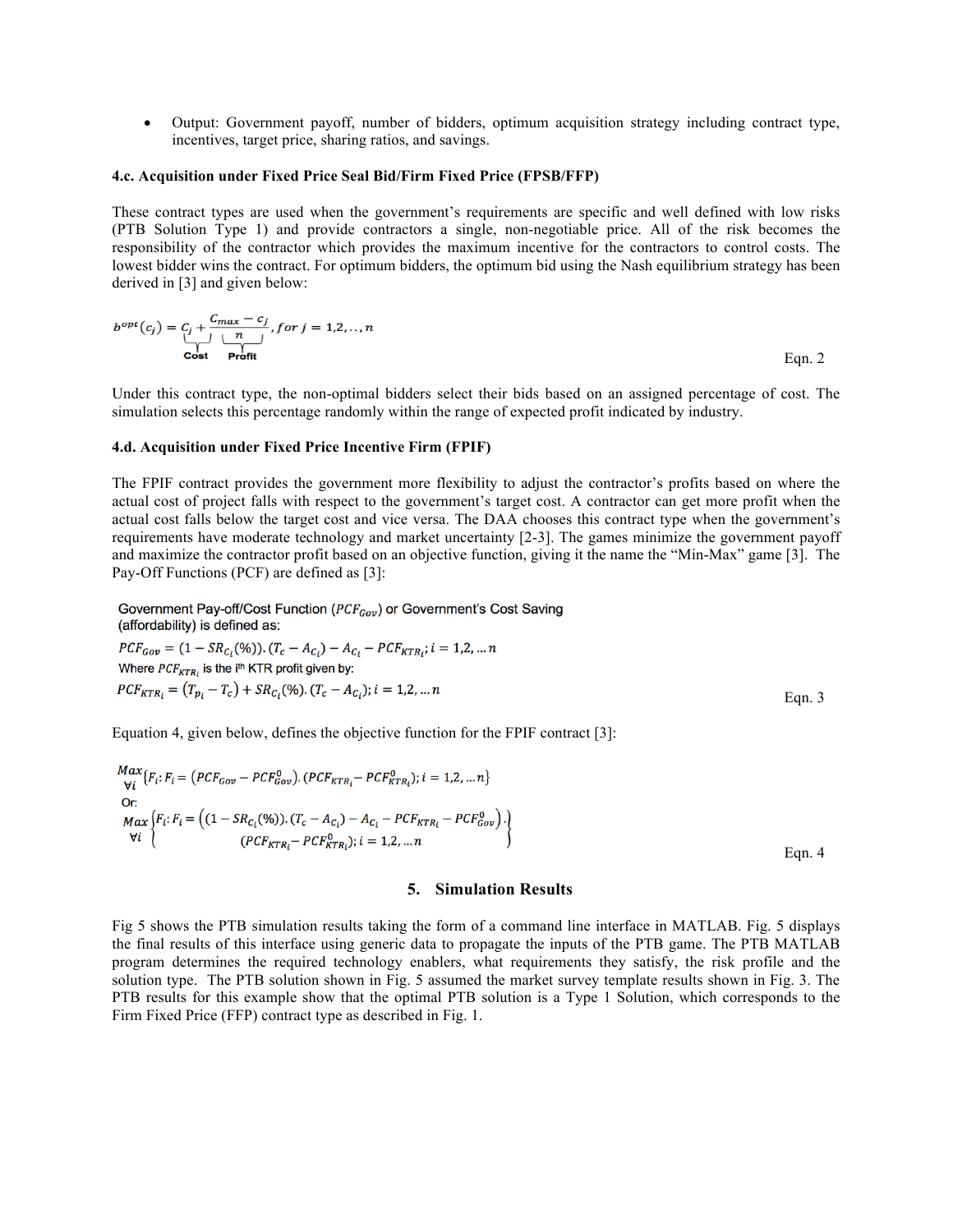```
Choose Architectural Solution #4 from Supplier 1.
PTB Solution Composition: {TE-2, TE-3, TE-5, TE-8, TE-9}
Capability 1 is met by TE-2, TE-3.
Capability 2 is met by TE-5.
Capability 3 is met by TE-8, TE-9.
Technical risk is: Low Risk.
Market risk is: Low Risk.
So this is a Type 1 solution.
          Figure 5. Simulation Results for PTB Pure Game:
```
Output of a MATLAB Interface Displaying PTB Solution with Selected TEs, Risk Profile and Calculated Solution Type

Figs. 6, 7 and 8 show the simulation results for the AB-WGE model for the FFP contract type. The left plot of Fig. 6 describes the average bids for all contractors bidding optimally. The right plot of Fig. 6 shows the average bids for one contractor bidding optimally and three contractors bidding non-optimally. The average bid for a contractor bidding optimally converges to a lower price than for those contractors bidding non-optimally.



**Figure 6.** Simulation Results for FFP Contract Type: Average Bid for Contractor Bidding Optimally vs. Contractor Bidding Non-Optimally

Fig. 7 shows the simulation results for the contractor profit per contract bid. The results show that the profit is higher for optimal bidder as they win more contracts than the non-optimal bidders. The left plot of Fig. 7 describes the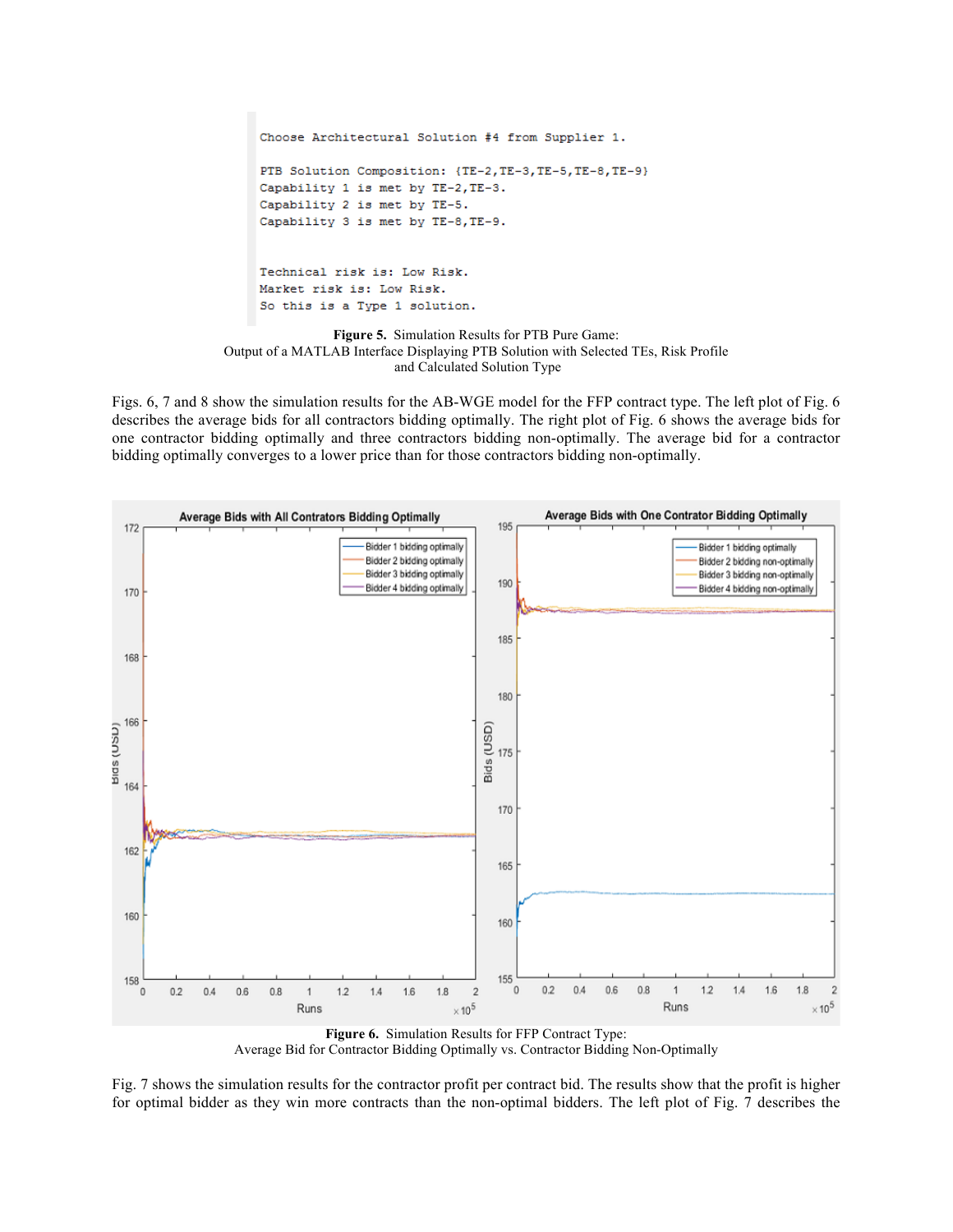average profits for all contractors bidding optimally. The right plot of Fig. 7 shows the average profits for one contractor bidding optimally and three contractors bidding non-optimally.

Fig. 8 shows the number of times in terms of percentage that each contractor won. This shows that the optimally bidding contractor will win much more over non-optimal bidders. The left plot of Fig. 8 describes the percentage of bids won for all contractors bidding optimally. The right plot of Fig. 8 shows the percentage of bids won for one contractor bidding optimally and three contractors bidding non-optimally.



**Figure 7.** Simulation Results for FFP Contract Type: Average Profit for Contractor Bidding Optimally vs. Contractor Bidding Non-Optimally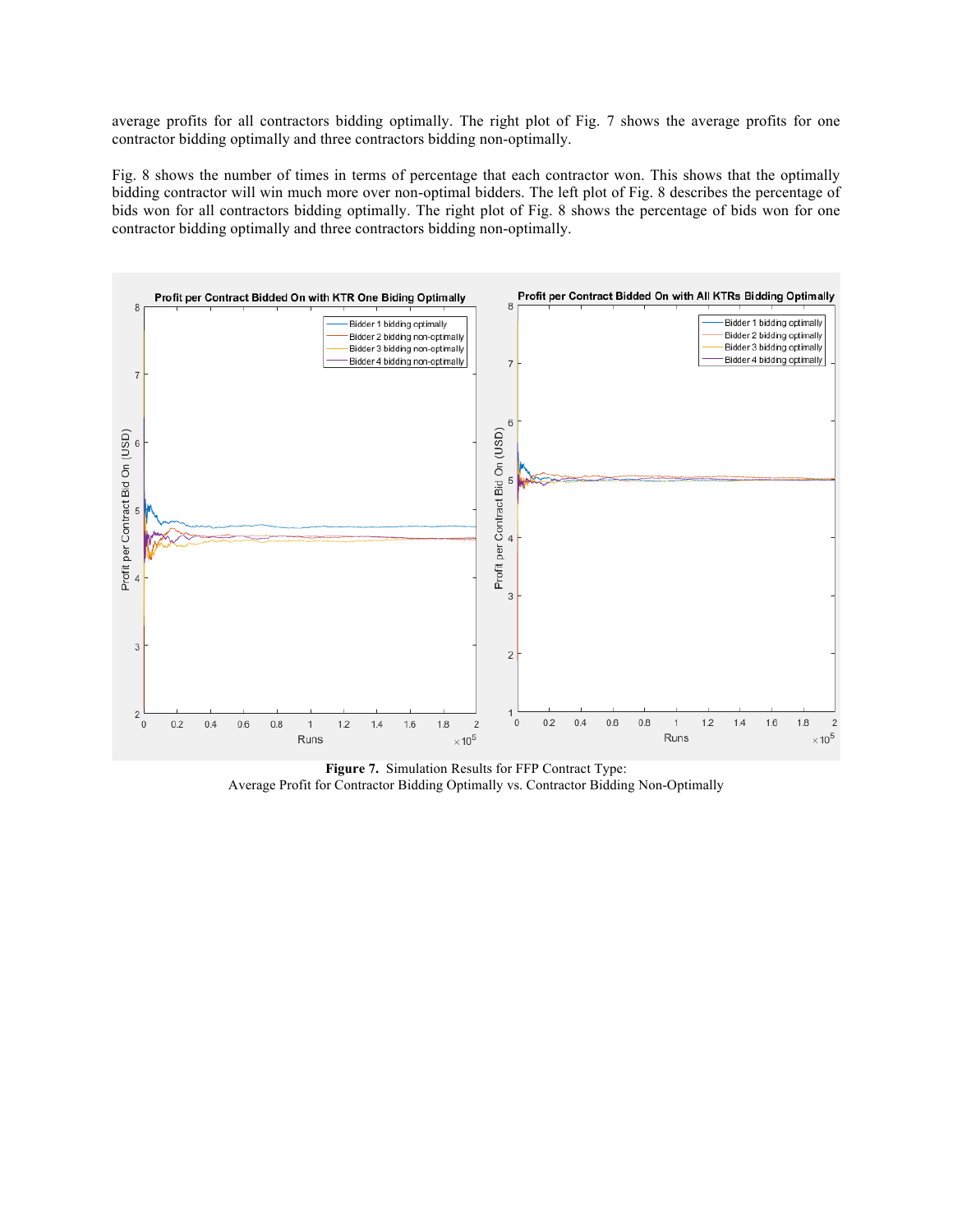

**Figure 8.** Simulation Results for FFP Contract Type: Percentage of Bids Won for Contractor Bidding Optimally vs. Contractor Bidding Non-Optimally

## **6. Conclusion**

In accordance with the DoD's Modernization and  $MOSA<sup>2</sup>$  Initiatives, the Aerospace Corporation sought to develop a comprehensive war-gaming model to show optimal bidding and contract types. The REU Student Team and NCSU Team have implemented the models designed by the Aerospace Corporation Team in a set of MATLAB packages, which meet the goals of constructing the optimal PTB solutions and bidding optimally. The optimal PTB solutions select the technology architectures which will generate the best bids and most competition while achieving warfighter goals. The REU Student Team has verified these results by comparing the optimally bidding contractor with non-optimal bidders and in all cases the Nash equilibrium bidder reduced the government payment while simultaneously increasing contractor profits over time. By optimizing all of the game components of the Advanced War Gaming Engine, the results have the potential to significantly increase the efficiency of governmental acquisitions.

#### **Acknowledgement**

The work presented in this paper was done under the support of the National Science Foundation, Grant Number DMS-1461148, through the North Carolina State University Industrial and Applied Mathematics REU Project. The Aerospace team expressed their appreciation to Dr. Sumner Matsunaga, General Manager of the Engineering and Integration Division for his strong support of this collaboration and workforce diversity.

## **References**

- [1] Tien M. Nguyen, Andy T. Guillen, "War-Gaming Application for Future Space Systems Acquisition," Sensors and Systems for Space Applications IX, Proc. of SPIE, Vol. 9838, 983808, 2016.
- [2] Tien M. Nguyen, Andy Guillen, "War-Gaming Application for Future Space Systems Acquisition: Part 1 Program and Technical Baseline War-Gaming Modeling Approach," Accepted for presentation and publication in 2017 SPIE Conference, Anaheim Convention Center, Anaheim, California, United States, 9 - 13 April 2017.

<sup>&</sup>lt;u> 1989 - Johann Barn, mars eta bat erroman erroman erroman erroman erroman erroman erroman erroman erroman err</u>  $2$  MOSA = Modular Open Architecture Approach